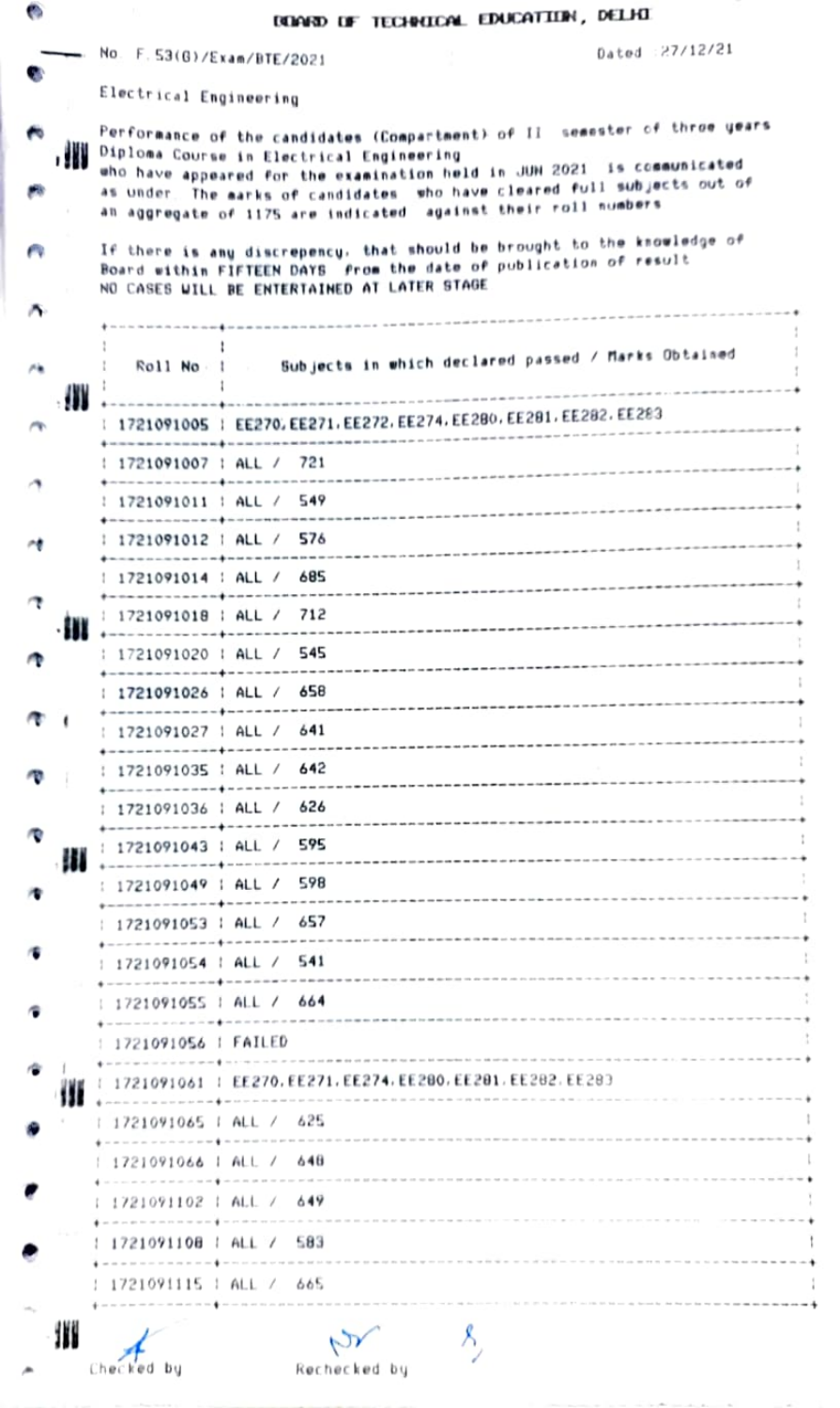ï

1

4

1

÷

t

4

ţ

٠

1

t

4

÷

۰

t

 $\ddot{i}$ 

-----------------Subjects in which declared passed / Marks Obtained , W ÷  $\sim 10$ Roll No. : 1 -----1721091116 : ALL / 555 -----------**----**1721091120 : ALL / 597 ------------1721091126 : ALL / 567 --------1721091130 | ALL / 684 --------| ALL / 689 21091132 : W -----1721091138 | ALL / 606 ------1721091140 | FAILED --------ALL / 569 1721091145 ----------1721091149 | ALL / 569 ---------: 1721091158 : ALL / 601 -------: 1721091162 : ALL / 686 ---- $\overline{\zeta}$ ٢

Rechecked by

Checked by

₩

, JVI

¢

g